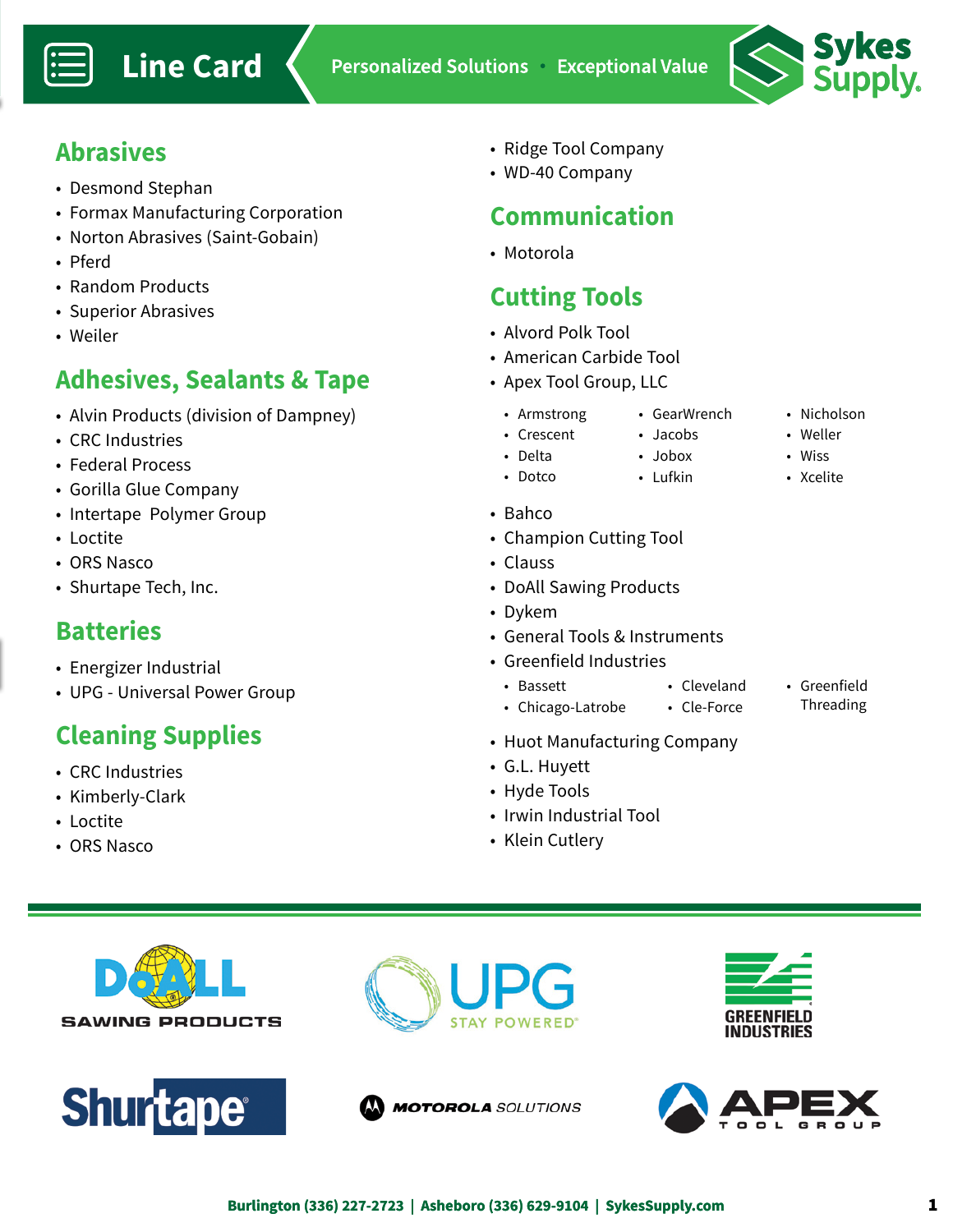

- Morse Cutting Tools
- Norton Abrasives (Saint-Gobain)
- ORS Nasco

Ë

- Regal Cutting Tools
- Republic Dril
- Starrett
- Tru-Cut Manufacturing
- Walton Co.

## **Facility Maintenance**

- CRC Industries, Inc.
- Eder Flag
- Ice Melt
- J&H LED
- Rubbermaid Commercial

### **Fasteners**

- Ajax Wire
- Brighton Best
- Cable Tie Express
- E-Z LOK
- Howmet Global Fastening
- G.L. Huyett

#### **Hardware**

- Ajax Wire
- Chicago Hardware & Fixture
- INCOM/Do It Best

#### **HVAC**

- Airmaster
- Flanders
- Koch Filters

# **Lighting**

- Coast Portland
- Energizer Industrial
- J&H LED
- Nebo

## **Lubrication**

- Blaster Fulfillment PB Blaster
- CRC Industries
- KANO Laboratories Aerokroil
- Loctite
- Lubrication Technologies
- Monroe Fluid Technology
- NEVER-SEEZ
- Plews & Edelmann
- Relton Corporation
- SKF
- Thetford Corporation Chain Life
- WD-40 Company

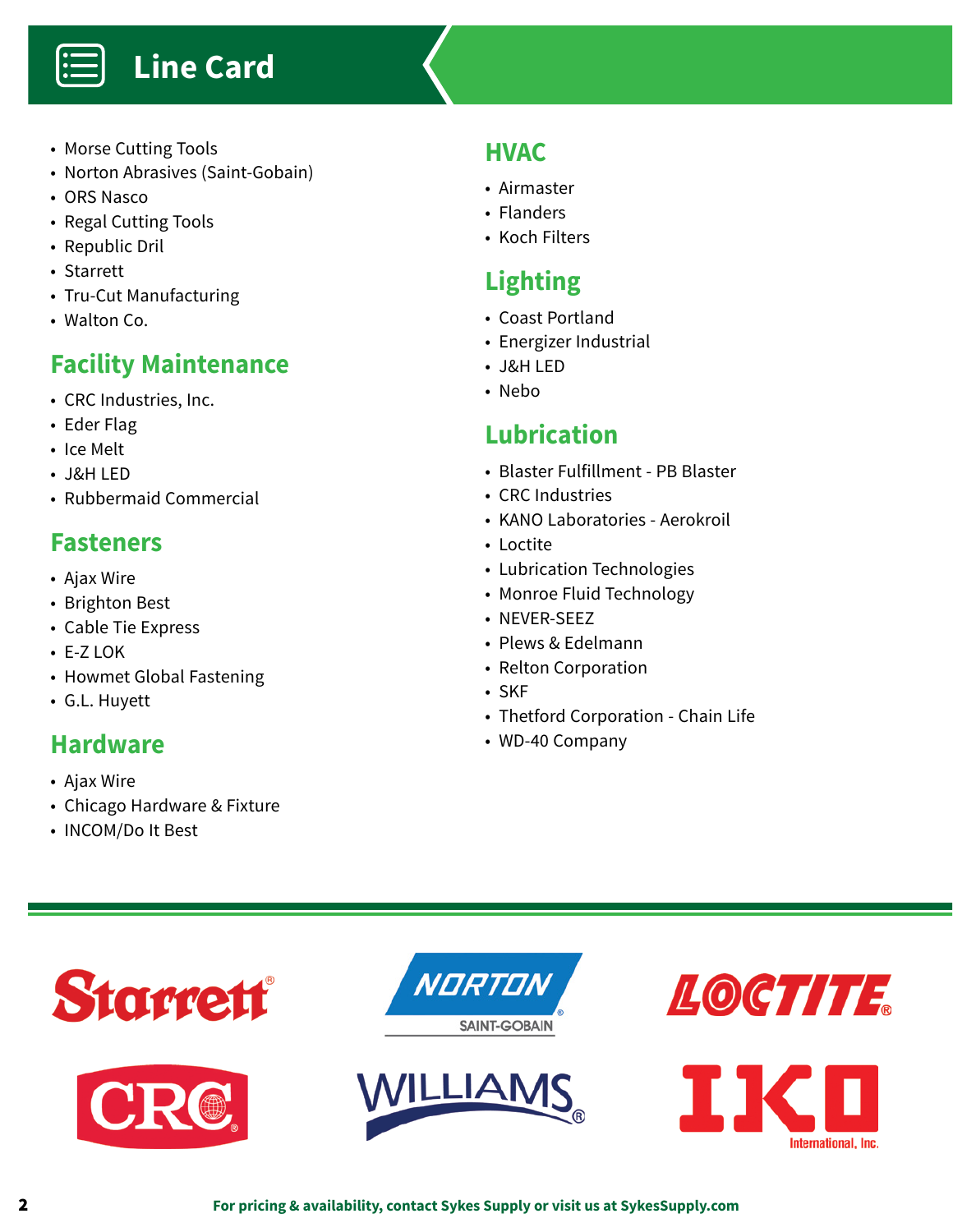

## **Material Handling & Storage**

- Ballymore Company
- BenchPro
- Durham Manufacturing
- Dutton-Lainson Company
- Flexco
- INCOM/Do It Best
- Jet
- LDS Industries
- Lift-All
- Lyon Metal Products
- Omni Metalcraft
- Payson Casters
- Quantum Storage Systems
- Roll-A-Way
- Werner
- Wesco
- Wilton

#### **Matting**

- Durable Corporation
- M+A Matting

## **Packaging & Shipping**

• SME

## **Paint, Equipment & Supplies**

• Aervoe Industries

- Dykem (ITW Family)
- Hoke Distributing
- Krylon/Sprayon
- Loctite

## **Plumbing**

- Armstrong Traps
- Conbraco Industries
- Service Metal
- Smith-Blair, Inc.
- United Pipe

#### **Pneumatics**

- Apollo Valves
- Chicago Pneumatic
- Coilhose Pneumatics
- Granzow
- Guard Air
- Ingersoll Rand
- Midland Metals
- Milton Industries
- Wilkerson

#### **Power Transmission**

- Acor Materials
- Amec
- Ametric
- AMI Bearings







**WILKERSON** 



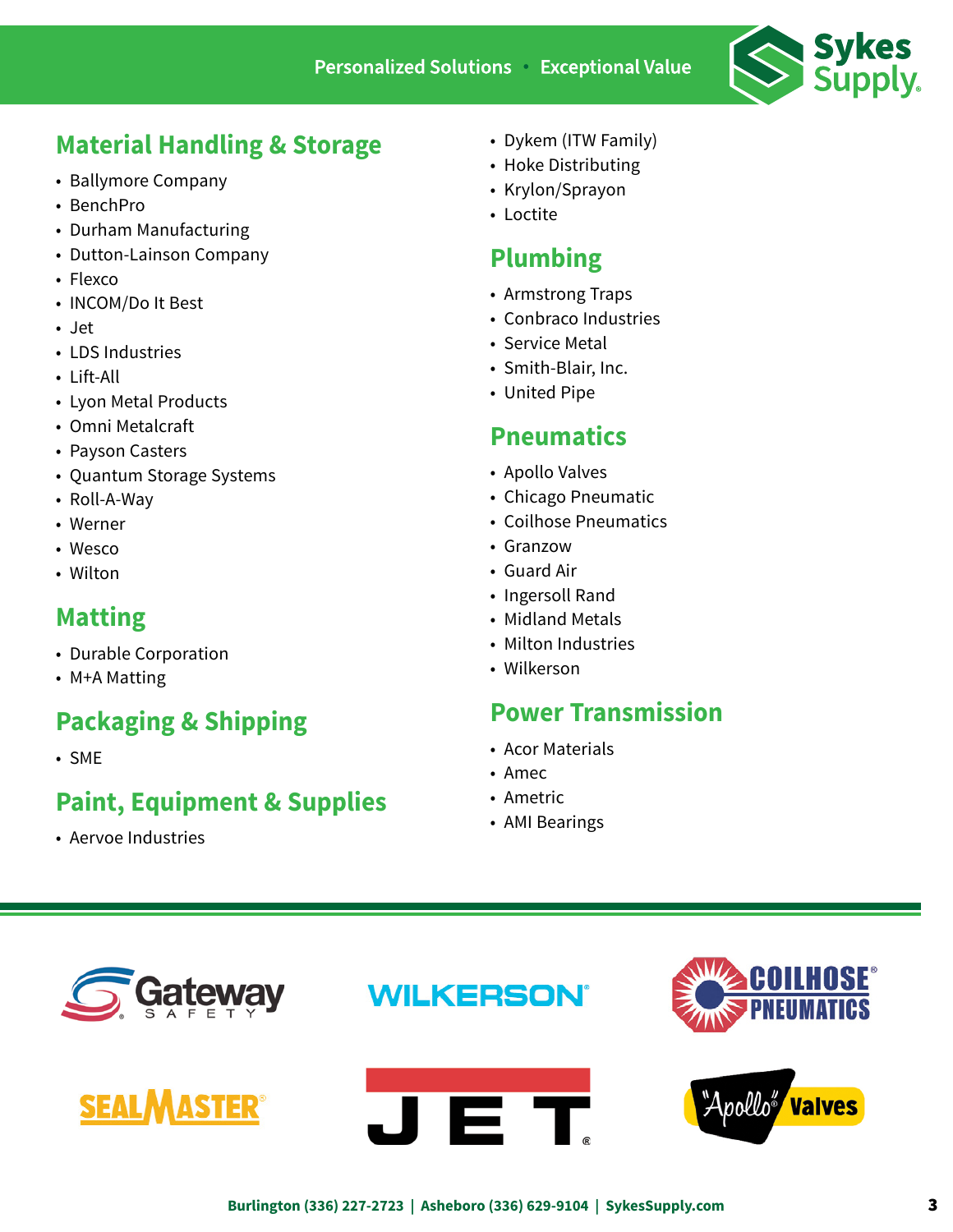# **Line Card**

• Benshaw

Ë

- Boca Bearings
- Bonfiglioli
- Bunting Bearing
- Collars & Couplings
- Cone Drive
- Daido Corporation
- Dayton Superior
- FYH Bearings
- Gates Corporation
- GMN Bearings
- Hub City
- IKO International
- Isostatic
- Lee Linear
- Leeson
- Lovejoy
- Masterdrive
- Marathon Motors
- Megadyne
- MRC
- Omni Metalcraft
- ORS Bearings
- P.T. International
- Peer Chain Company
- R+W
- Regal Beloit
	- Browning • Grove Gear
- Leeson • McGill
- Hub City
- Morse

• Sealmaster

- S.I.T. Indeva
- Senqcia
- SKF
- Speed Control
- Timken
- USDI Bearings
- Worldwide Electric

#### **Raw Materials**

- Buffalo Precision Products
- Precision Brand Products
- Precision Marshall

## **Safety Supplies**

- 3M
- Brady
- C.H. Hanson
- ERB Safety
- Fuller Specialty
- Gateway Safety
- Justrite
- Master Lock
- MCR Safety
- NuTrend Disposables
- PIP Protective Industrial Products
- Seattle Glove
- Showa